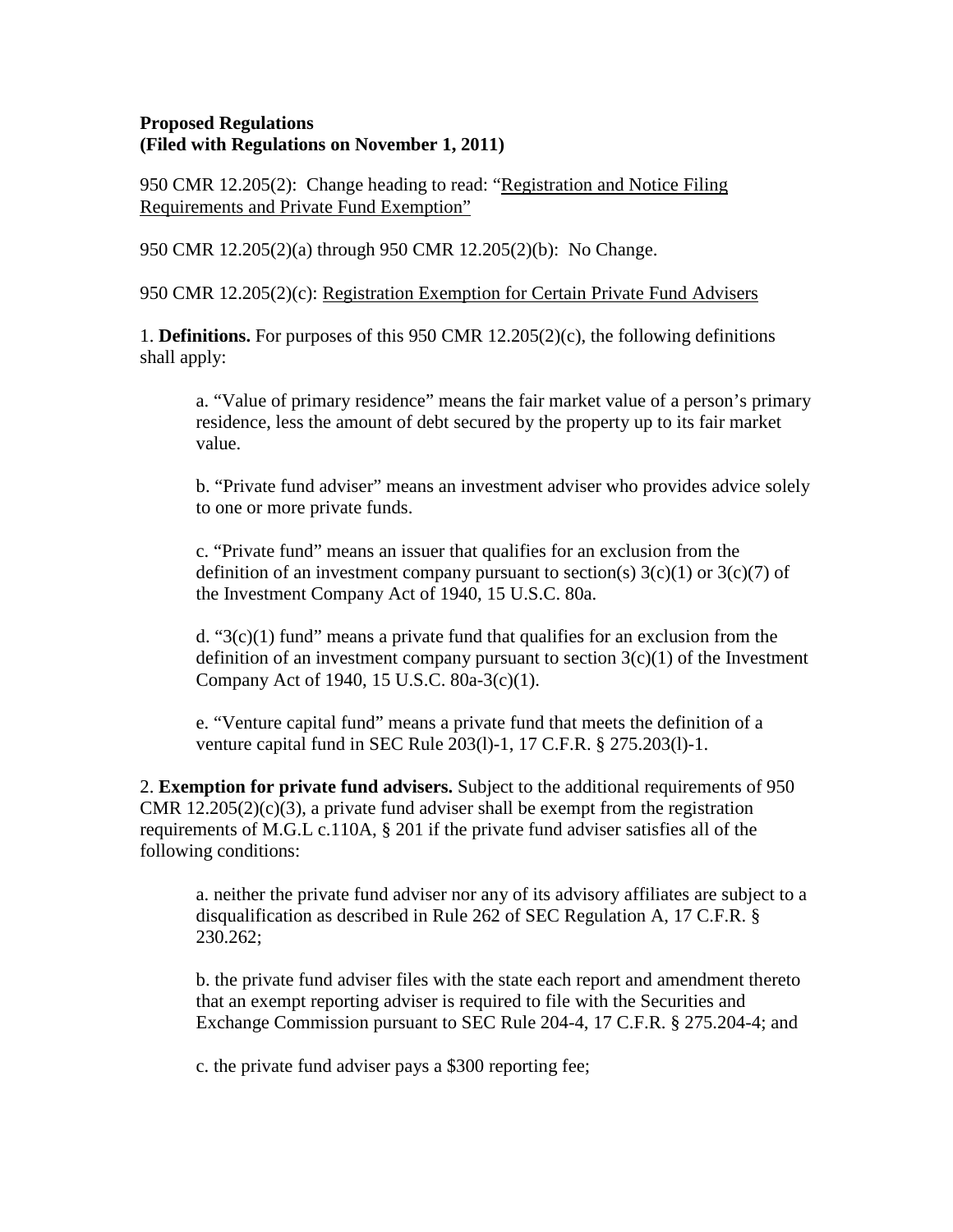3. **Additional requirements for private fund advisers to certain 3(c)(1) funds.** In order to qualify for the exemption described in 950 CMR  $12.205(2)(c)(2)$ , a private fund adviser who advises at least one  $(3)(c)(1)$  fund that is not a venture capital fund shall, in addition to satisfying each of the conditions specified in paragraphs  $(2)(a)$  through  $(2)(c)$ , comply with the following requirements:

a. The private fund adviser shall advise only those  $3(c)(1)$  funds (other than venture capital funds) whose outstanding securities (other than short-term paper) are beneficially owned solely by persons who, after deducting the value of the primary residence from the person's net worth, would each meet the definition of a qualified client in SEC Rule 205-3, 17 C.F.R. § 275.205-3, at the time the securities are purchased from the issuer;

b. At the time of purchase, the private fund adviser shall disclose the following in writing to each beneficial owner of a  $3(c)(1)$  fund that is not a venture capital fund:

i. all services, if any, to be provided to individual beneficial owners. If no services are to be provided to individual beneficial owners, that fact must be disclosed;

ii. all duties, if any, the investment adviser owes to the beneficial owners. If no duties are owed to individual beneficial owners, that fact must be disclosed; and

iii. any other material information affecting the rights or responsibilities of the beneficial owners.

c. The private fund adviser shall obtain on an annual basis audited financial statements of each  $3(c)(1)$  fund that is not a venture capital fund, and shall deliver a copy of such audited financial statements to each beneficial owner of the fund.

4. **Federal covered investment advisers.** If a private fund adviser is registered with the Securities and Exchange Commission, the adviser shall not be eligible for the exemption outlined in 950 CMR 12.205(2)(c) and shall comply with the state notice filing requirements applicable to federal covered investment advisers in M.G.L. c.110A,  $§202(b).$ 

5. **Investment adviser representatives.** A person acting as an investment adviser representative is exempt from the registration requirements of M.G.L c.110A, §201 if he or she is employed by or associated with an investment adviser that is exempt from registration in the Commonwealth pursuant to 950 CMR 12.205(2) and does not otherwise act as an investment adviser representative.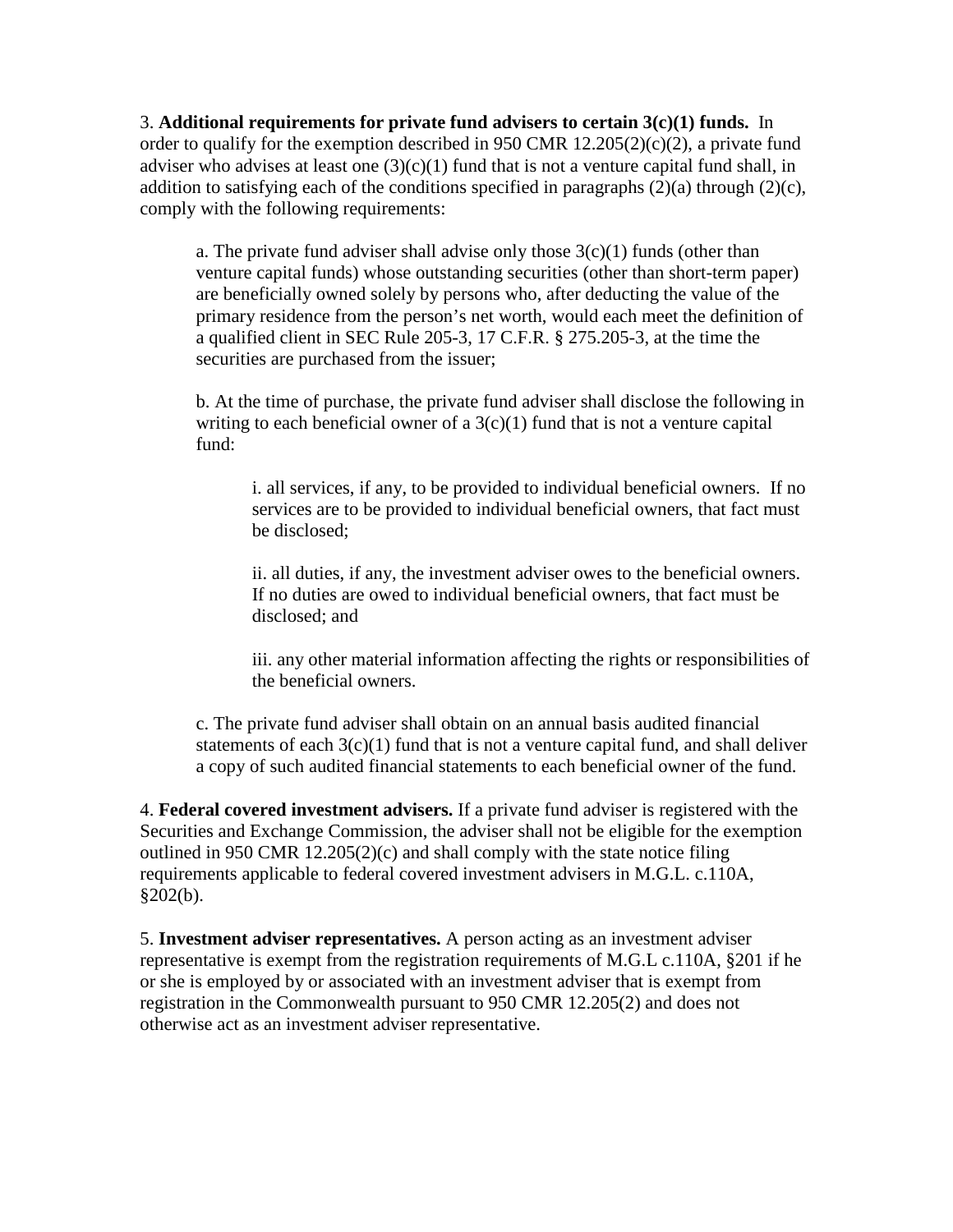6. **Electronic filing.** The report filings described in paragraph (2)(b) above shall be made electronically through the IARD. A report shall be deemed filed when the report and the fee are filed and accepted by the IARD on the behalf of the Securities Division.

7. **Grandfathering for private fund advisers with non-qualified clients.** A private fund adviser to one or more  $3(c)(1)$  funds (other than a venture capital fund) that is beneficially owned by persons who are not qualified clients as described in subparagraph  $(3)(a)$  may nonetheless qualify for the exemption described in 950 CMR 12.205(2)(c) if:

(a) the subject fund(s) existed prior to March 30, 2012; and,

(b) as of March 30, 2012, the fund(s) cease(s) to accept beneficial owners who are not qualified clients, as described in 950 CMR 12.205(2)(c)(3)(a) of this regulation; and,

(c) the private fund adviser to the subject fund(s) was in compliance with the requirements of MGL c.110A §201(c) as of March 30, 2012; and,

(d) the private fund adviser discloses in writing the information described in paragraph 950 CMR 12.205(2)(c)(3)(b) to all beneficial owners of the fund(s); and

(e) the adviser delivers audited financial statements as required by paragraph  $(3)(c)$ .

Renumber the current subsection (c) of 950 CMR 12.205(2) as subsection (d) Registration of Investment Adviser Representatives.

## 950 CMR 12.205(1)(a)(6)(b):

6. Institutional Buyer, for the purposes of MGL c. 110A § 401(m), shall include any of the following:

- a. An organization described in Section 501(c)(3) of the Internal Revenue Code with a securities portfolio of more than \$25 million.
- b. An investing entity:
	- i. whose only investors are accredited investors as defined in Rule 501(a) under the Securities Act of 1933 (17 CFR 230.501(a)) each of whom has invested a minimum of \$50,000; and
	- ii. the subject fund existed prior to March 30, 2012; and.
	- iii. as of March 30, 2012, the subject fund ceased to accept new beneficial owners.
- c. An investing entity whose only investors are financial institutions and institutional buyers as set forth in M.G.L. c. 110A, § 401(m) and 950 CMR  $12.205(1)(a)6.a.$